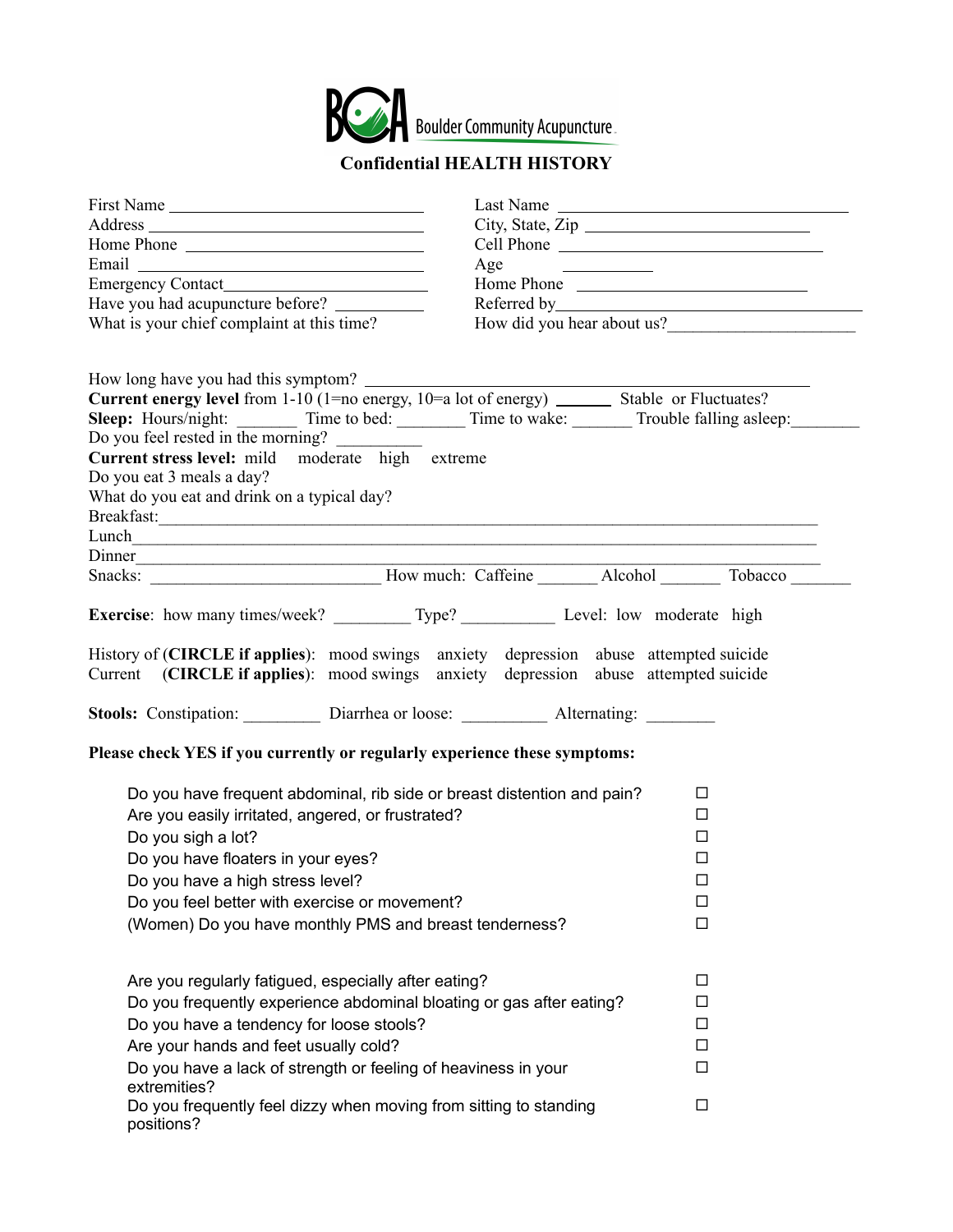| Do you bruise easily?<br>Are you prone to excessive worrying?                                                                                                                                                                        | □<br>$\Box$                                    |
|--------------------------------------------------------------------------------------------------------------------------------------------------------------------------------------------------------------------------------------|------------------------------------------------|
| Are you regularly thirsty or have a dry mouth?<br>Do you suffer from frequent night sweats or hot flashes?<br>Do you have ringing in your ears?<br>Do you have chronic low back or knee soreness?<br>Do you have a decreased libido? | $\Box$<br>$\Box$<br>$\Box$<br>$\Box$<br>$\Box$ |
| Are you often fearful?                                                                                                                                                                                                               | $\Box$                                         |
| Do you have chronic or troublesome insomnia?<br>trouble falling asleep? waking in the night? what time?                                                                                                                              | $\Box$                                         |
| Do you have heart palpitations?                                                                                                                                                                                                      | $\Box$                                         |
| Do you have a tendency toward anxiety or panic attacks?                                                                                                                                                                              | $\Box$                                         |
| Do you get sick easily or often?                                                                                                                                                                                                     | □                                              |
| Do you have a history of asthma or breathing difficulties?                                                                                                                                                                           | $\Box$                                         |
| Are your nails dry or brittle?                                                                                                                                                                                                       | $\Box$                                         |
| Do you have excessively dry skin?                                                                                                                                                                                                    | $\Box$                                         |
| Have you noticed a decrease in your night vision?                                                                                                                                                                                    | $\Box$                                         |
| <b>Women</b> , please answer the following questions:<br>How many days apart are your cycles?<br>Rate your menstrual flow: light moderate heavy contains clots watery bright red dark wine color                                     |                                                |
| Do you have cramping? ____________ mild moderate severe                                                                                                                                                                              |                                                |
|                                                                                                                                                                                                                                      |                                                |
|                                                                                                                                                                                                                                      |                                                |
|                                                                                                                                                                                                                                      |                                                |
| Please CIRCLE any conditions / illnesses you have had or currently have:                                                                                                                                                             |                                                |
| AIDS/HIV Alcoholism Allergies Asthma Autoimmune illness Type?<br>Cancer Type? Diabetes Heart disease Hepatitis Type? High Blood Pressure                                                                                             |                                                |

High Cholesterol Stroke Thyroid disorder Type? PACEMAKER? YES NO

List any surgeries, hospitalizations, serious illnesses not covered above:

Comments, as well as anything else you would like us to know: